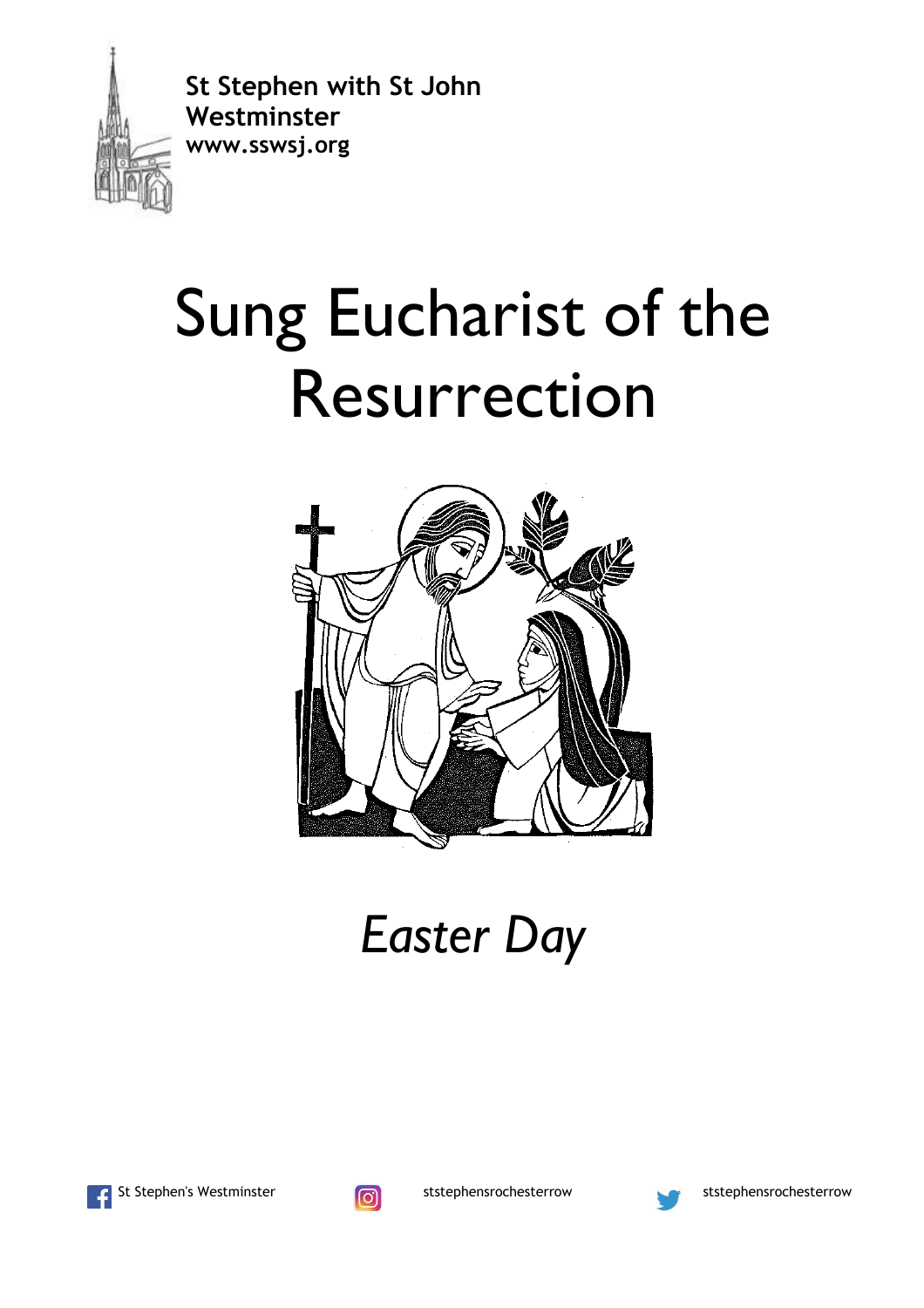*The church is wherever we find ourselves, we continue to be a community of faith as we virtually gather around the New Fire. The celebrant says:*

Dear sisters and brothers in Christ. This is the day when our Lord Jesus Christ passed from death to life. Throughout the world Christians celebrate the awesome power of God. As we hear his word and proclaim all that God has done, we can be confident that we shall share his victory over death and live with him for ever.

# **The Lighting of the New Fire**

*Outside, accompanied by prayers:*

- *the Paschal Candle is signed with the cross;*
- *grains of incense, marking the wounds of Christ, are inserted;*
- *- the Candle is lighted from the new fire.*

| All | Christ yesterday and today,<br>the beginning and the end,                                                                         |
|-----|-----------------------------------------------------------------------------------------------------------------------------------|
| All | Alpha and Omega,<br>all time belongs to him, and all ages;<br>to him be glory and power,<br>through every age and for ever. Amen. |
| All | By his holy and glorious wounds<br>may Christ our Lord guard and keep us.<br>Amen.                                                |
|     |                                                                                                                                   |

*The president lights the Easter Candle, saying:*

May the light of Christ, rising in glory, banish all darkness from our hearts and minds. *All* **Amen.**

*The minister carrying the Candle raises it and says or sings:*

The light of Christ. *All* **Thanks be to God...**X3

**The Exsultet** *(Easter Song of Praise)*

|     | The Lord be with you. |
|-----|-----------------------|
| All | And also with you.    |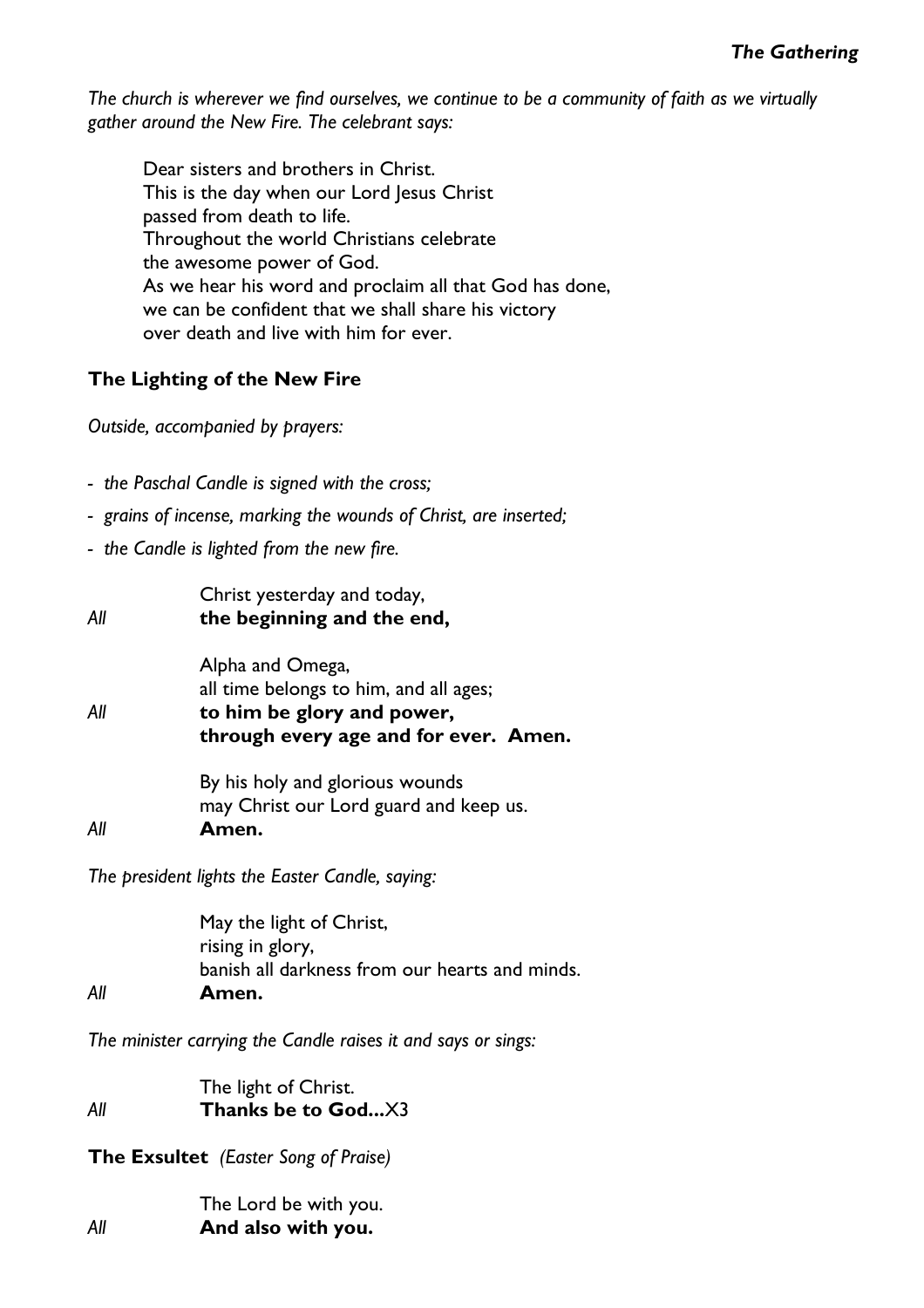| All | Lift up your hearts.<br>We lift them to the Lord.                                 |
|-----|-----------------------------------------------------------------------------------|
| All | Let us give thanks to the Lord our God.<br>It is right to give thanks and praise. |

*Together we sing the Exsultet:*

**Sing, choirs of heaven! Let saints and angels sing! Around God's throne exult in harmony! Now Jesus Christ is risen from the grave! Salute your King in glorious symphony!**

**Sing, choirs of earth! Behold, your light has come! The glory of the Lord shines radiantly! Lift up your hearts, for Christ has conquered death! The night is past, the day of life is here!**

**Sing, Church of God! Exult with joy outpoured! The gospel trumpets tell of victory won! Your Saviour lives; he's with you evermore! Let all God's people sound the long Amen!**

# **The Decision**

In baptism, God calls us out of darkness into his marvellous light. To follow Christ means dying to sin and rising to new life with him.

Therefore I ask:

Do you reject the devil and all rebellion against God? *I reject them.*

Do you renounce the deceit and corruption of evil? *I renounce them.*

Do you repent of the sins that separate us from God and neighbour? *I repent of them.*

Do you turn to Christ as Saviour? *I turn to Christ.*

Do you submit to Christ as Lord? *I submit to Christ.*

Do you come to Christ, the way, the truth and the life? *I come to Christ.*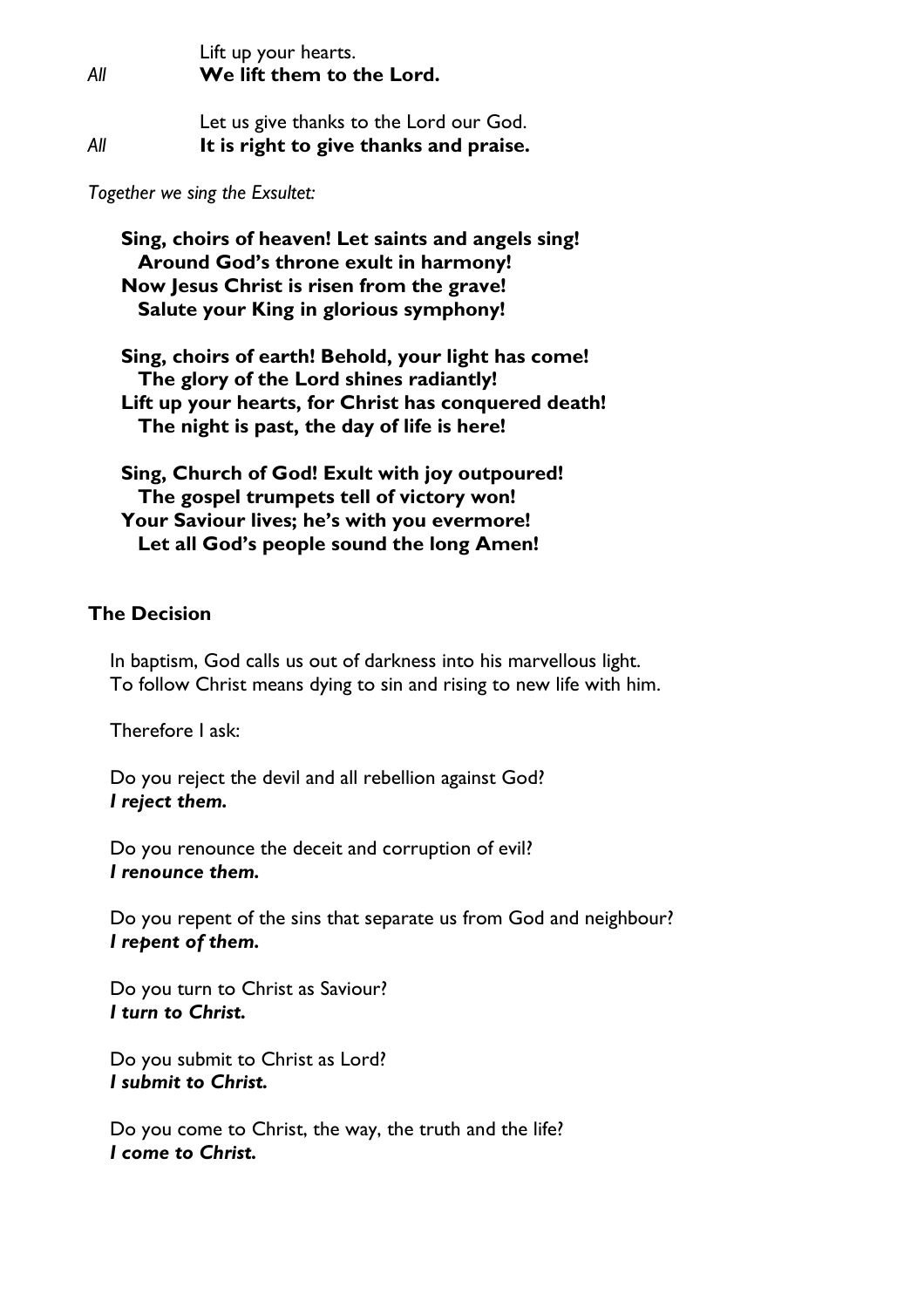# **Profession of Faith**

Do you believe and trust in God the Father, who made the world?

# *All* **I believe and trust in him.**

 Do you believe and trust in his Son Jesus Christ, who redeemed mankind?

# *All* **I believe and trust in him.**

 Do you believe and trust in his Holy Spirit, who gives life to the people of God?

*All* **I believe and trust in him.**

This is the faith of the Church.

*All* **This is our faith. We believe and trust in one God, Father, Son, and Holy Spirit.**

# **The First Eucharist of Easter**

| President:    | Jesus Christ is risen                             |
|---------------|---------------------------------------------------|
| Clergy:       | He is risen indeed.                               |
| President:    | Jesus Christ is risen                             |
| Clergy/choir: | He is risen indeed, Alleluia!                     |
| President:    | Jesus Christ is risen                             |
| All:          | He is risen indeed, Alleluia! Alleluia! Alleluia! |

# **[Hymn](https://www.youtube.com/watch?v=rMwPEmUMP7U) NEH 110**

**Jesus Christ is risen to-day, Alleluia! our triumphant holy day, Alleluia! who did once, upon the Cross, Alleluia! suffer to redeem our loss. Alleluia!**

**Hymns of praise then let us sing, Alleluia! unto Christ, our heavenly King, Alleluia! who endured the Cross and grave, Alleluia! sinners to redeem and save. Alleluia!**

**But the pains which he endured, Alleluia! our salvation have procured, Alleluia! now above the sky he's King, Alleluia! where the angels ever sing. Alleluia!**

# *Remain standing to sing* **The Gloria**

Glory to God, glory to God, glory in the highest! **Glory to God, glory to God,**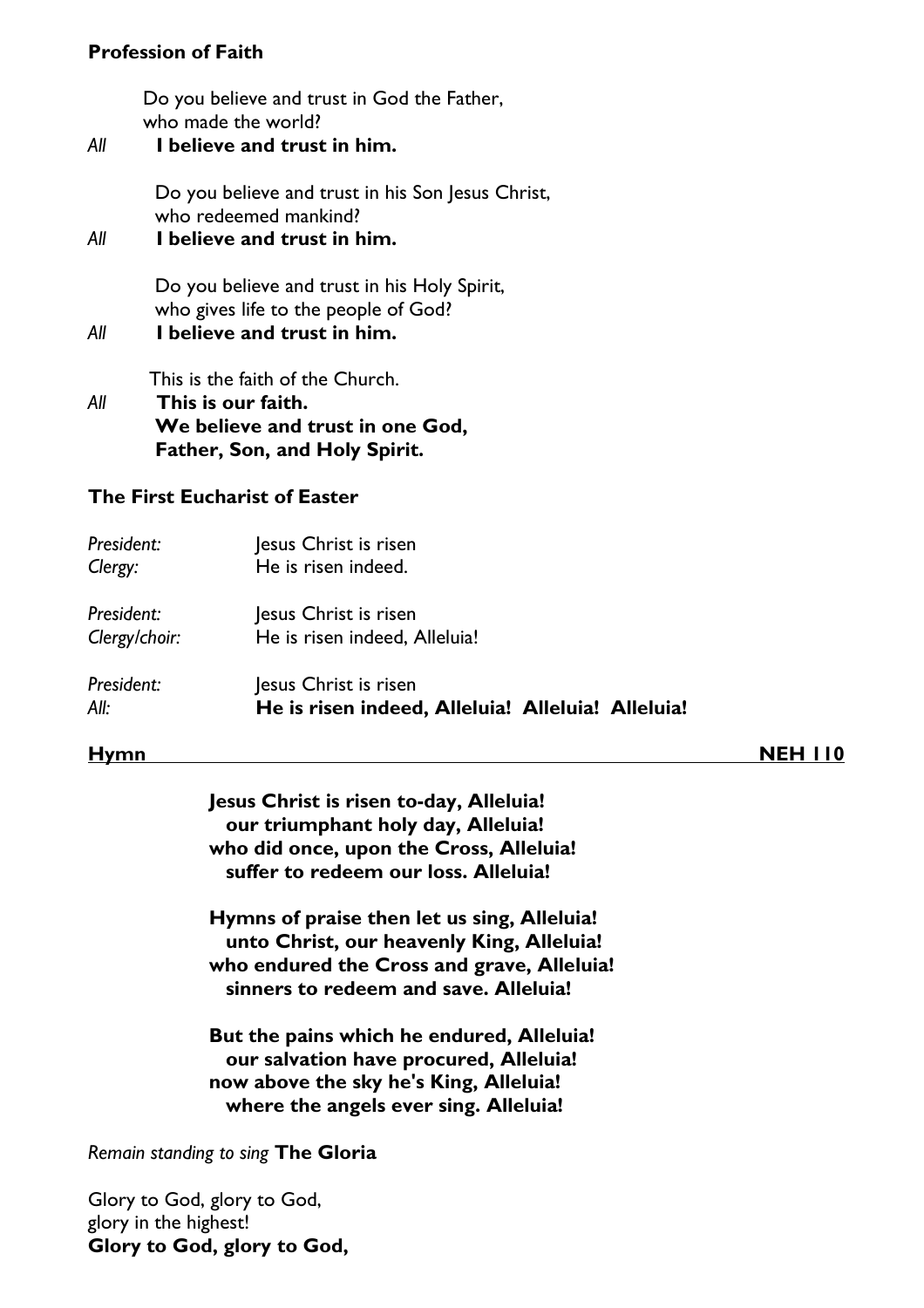**glory in the highest!** To God be glory forever! **To God be glory forever!** Alleluia, Amen! **Alleluia, Amen!** Alleluia, Amen! **Alleluia, Amen!** Alleluia, Amen! **Alleluia, Amen!**

Glory to God, glory to God, glory to Christ Jesus! **Glory to God, glory to God, glory to Christ Jesus!** To God be glory forever! **To God be glory forever!** Alleluia, Amen! **Alleluia, Amen!** Alleluia, Amen! **Alleluia, Amen!** Alleluia, Amen! **Alleluia, Amen!**

Glory to God, glory to God, glory to the Spirit! **Glory to God, glory to God, glory to the Spirit!** To God be glory forever! **To God be glory forever!** Alleluia, Amen! **Alleluia, Amen!** Alleluia, Amen! **Alleluia, Amen!** Alleluia, Amen! **Alleluia, Amen!**

**The Collect** *for Easter Day*

Lord of all life and power, who through the mighty resurrection of your Son overcame the old order of sin and death to make all things new in him: grant that we, being dead to sin and alive to you in Jesus Christ, may reign with him in glory; to whom with you and the Holy Spirit be praise and honour, glory and might, now and in all eternity. *All* **Amen.**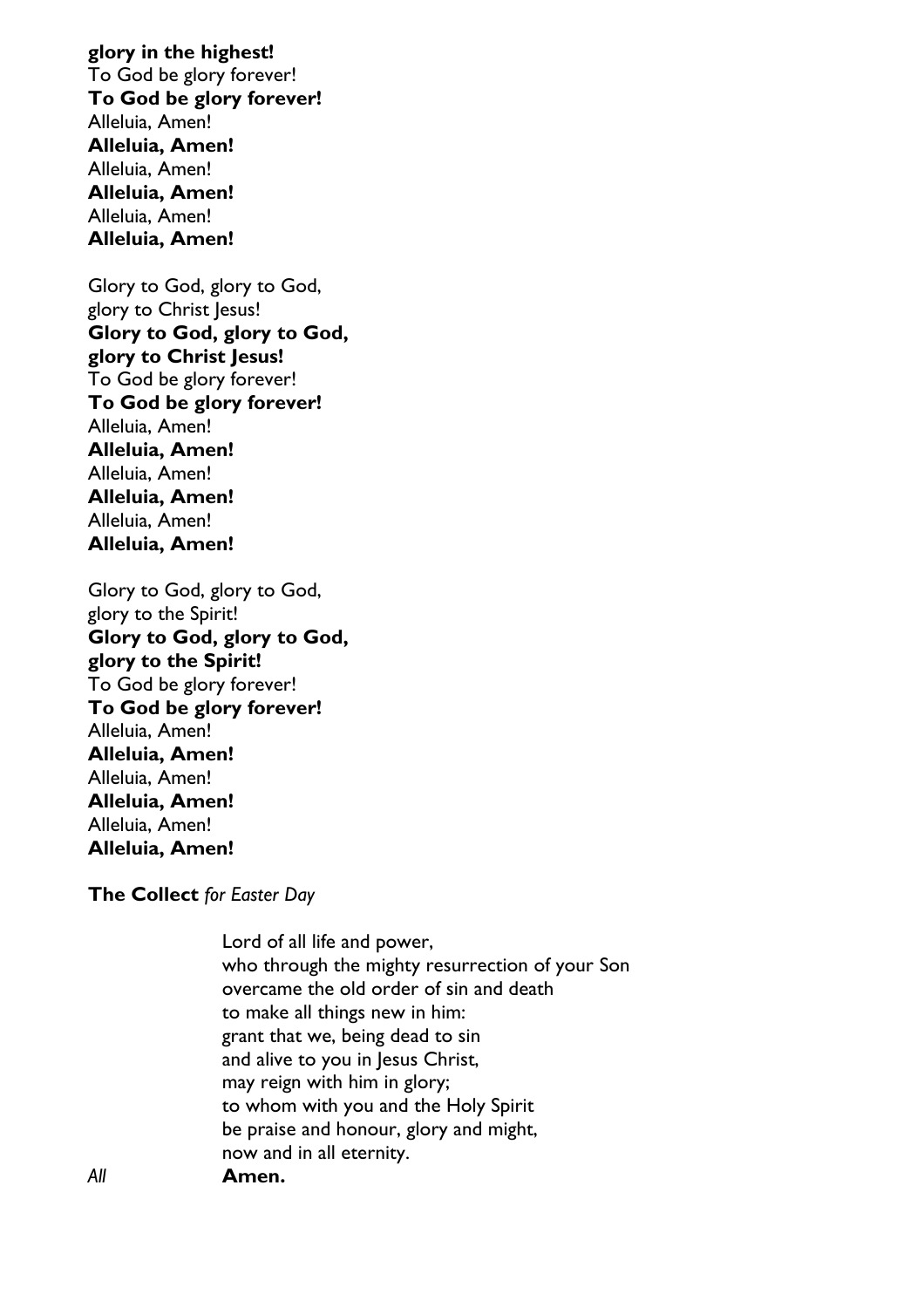# *The Liturgy of the Word*

# **Scripture Reading** Acts 10.34–43

Then Peter began to speak to them: 'I truly understand that God shows no partiality, but in every nation anyone who fears him and does what is right is acceptable to him. You know the message he sent to the people of Israel, preaching peace by Jesus Christ—he is Lord of all. That message spread throughout Judea, beginning in Galilee after the baptism that John announced: how God anointed Jesus of Nazareth with the Holy Spirit and with power; how he went about doing good and healing all who were oppressed by the devil, for God was with him. We are witnesses to all that he did both in Judea and in Jerusalem. They put him to death by hanging him on a tree; but God raised him on the third day and allowed him to appear, not to all the people but to us who were chosen by God as witnesses, and who ate and drank with him after he rose from the dead. He commanded us to preach to the people and to testify that he is the one ordained by God as judge of the living and the dead. All the prophets testify about him that everyone who believes in him receives forgiveness of sins through his name.'

*At the end the reader says:*

 This is the word of the Lord. *All* **Thanks be to God.**

# *Stand for* **The Gospel Acclamation**

Alleluia! Alleluia! I am the first and the last, says the Lord, and the living one; I was dead, and behold I am alive for evermore. *All* **Alleluia!**

 Alleluia! Christ is risen. *All* **He is risen indeed. Alleluia!** 

*When the Gospel is announced the reader says:*

 Hear the Gospel of our Lord Jesus Christ according to Matthew. *All* **Glory to you, O Lord.**

After the sabbath, as the first day of the week was dawning, Mary Magdalene and the other Mary went to see the tomb. And suddenly there was a great earthquake; for an angel of the Lord, descending from heaven, came and rolled back the stone and sat on it. His appearance was like lightning, and his clothing white as snow. For fear of him the guards shook and became like dead men. But the angel said to the women, 'Do not be afraid; I know that you are looking for Jesus who was crucified. He is not here; for he has been raised, as he said. Come, see the place where he lay. Then go quickly and tell his disciples, "He has been raised from the dead, and indeed he is going ahead of you to Galilee; there you will see him." This is my message for you.' So they left the tomb quickly with fear and great joy, and ran to tell his disciples. Suddenly Jesus met them and said, 'Greetings!' And they came to him, took hold of his feet, and worshipped him. Then Jesus said to them, 'Do not be afraid; go and tell my brothers to go to Galilee; there they will see me.'

*Matthew 28.1–10*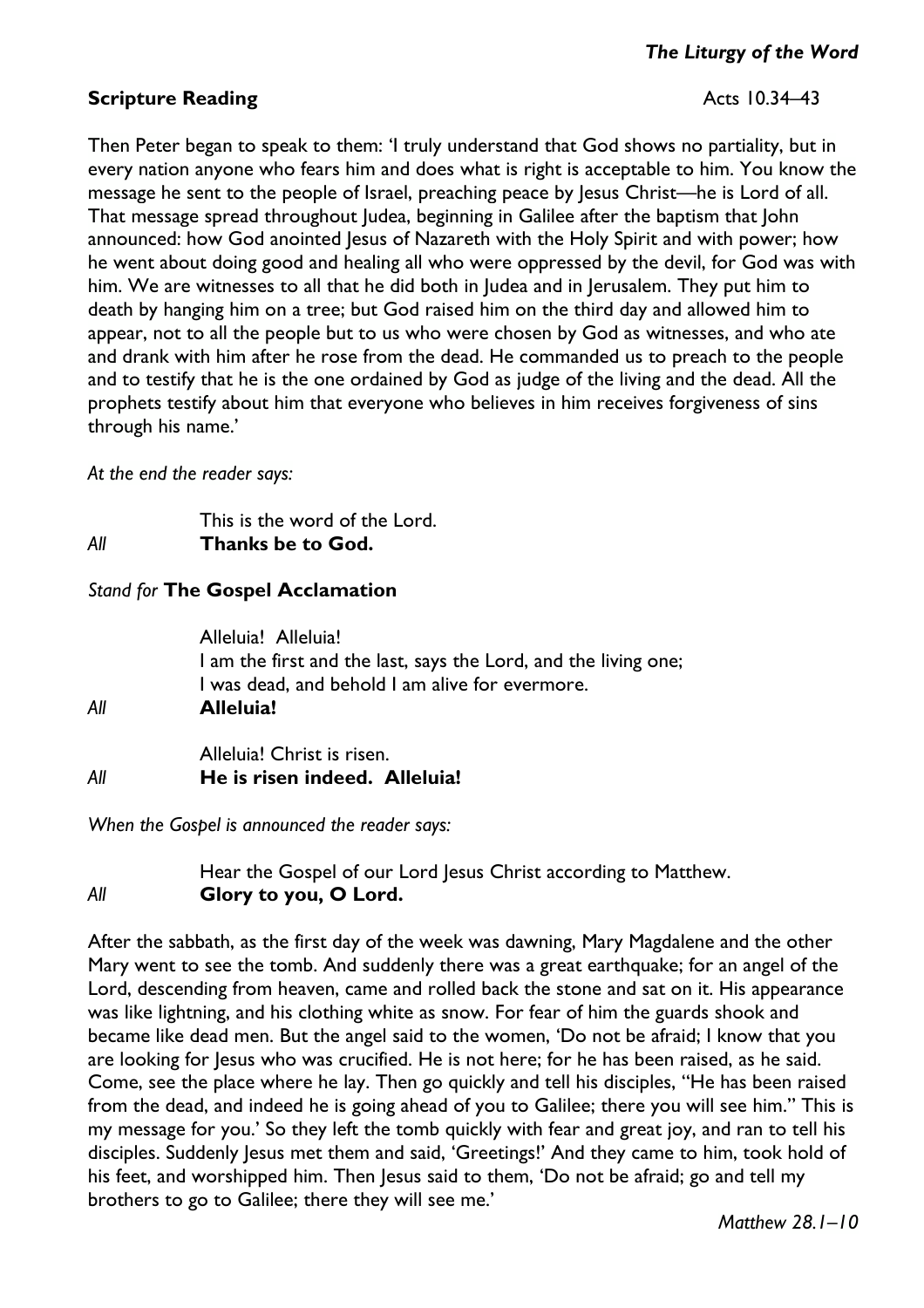*At the end the reader says:*

# This is the Gospel of the Lord. *All* **Praise to you, O Christ.**

# *The Liturgy of the Sacrament*

# *Stand for* **The Peace**

|             | The risen Christ came and stood among his disciples<br>and said Peace be with you.                                                                                                                              |                |
|-------------|-----------------------------------------------------------------------------------------------------------------------------------------------------------------------------------------------------------------|----------------|
|             | Then were they glad when they saw the Lord.                                                                                                                                                                     |                |
| All         | Alleluia! The peace of the risen Christ be always with you.<br>And also with you. Alleluia!                                                                                                                     |                |
| <u>Hymn</u> |                                                                                                                                                                                                                 | <b>NEH 115</b> |
|             | Now the green blade riseth from the buried grain,<br>wheat that in the dark earth many days has lain;<br>love lives again, that with the dead has been:<br>love is come again, like wheat that springeth green. |                |
|             | In the grave they laid him, Love whom men had slain,<br>thinking that never he would wake again,                                                                                                                |                |
|             | laid in the earth like grain that sleeps unseen:<br>love is come again, like wheat that springeth green.                                                                                                        |                |
|             | Forth he came at Easter, like the risen grain,<br>he that for three days in the grave had lain;<br>quick from the dead, my risen Lord is seen:<br>love is come again, like wheat that springeth green.          |                |
|             | When our hearts are wintry, grieving or in pain,<br>Thy touch can call us back to life again;<br>Fields of our hearts, that dead and bare have been:<br>Love is come again, like wheat that springeth green.    |                |
|             | <b>The Eucharistic Prayer</b>                                                                                                                                                                                   |                |
| All         | The Lord is here.<br>His spirit is with us.                                                                                                                                                                     |                |
| All         | Lift up your hearts.<br>We lift them to the Lord.                                                                                                                                                               |                |
| 11          | Let us give thanks to the Lord our God.                                                                                                                                                                         |                |

*All* **It is right to give thanks and praise.**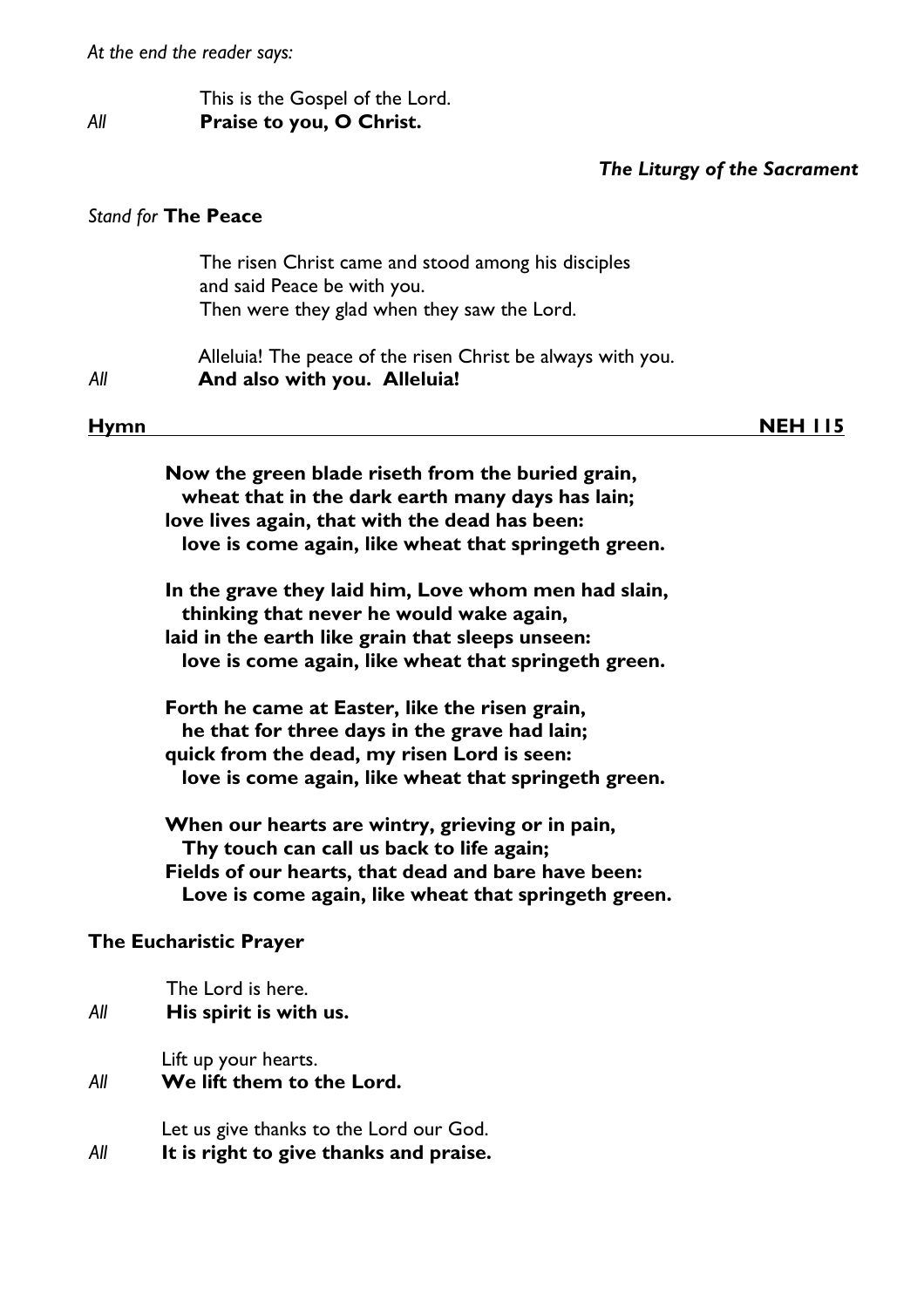*The president praises God for his mighty acts and all respond:*

**Holy, holy, holy is the Lord, Holy is the Lord God Almighty. Holy, holy, holy is the Lord, Holy is the Lord God Almighty. Who was, and Is and Is to come. Holy, Holy, Holy is the Lord**

*The president recalls the Last Supper and this acclamation is used:*

 Great is the mystery of faith: *All* **Christ has died: Christ is risen: Christ will come again.**

*The prayer continues and leads into the doxology to which all respond:*

# *All* **Amen.**

*All kneel. Silence is kept*

 As our Saviour taught us, so we pray: *All* **Our Father, who art in heaven, hallowed be thy name; thy kingdom come, thy will be done; on earth as it is in heaven. Give us this day our daily bread, and forgive us our trespasses, as we forgive those who trespass against us. And lead us not into temptation; but deliver us from evil. For thine is the kingdom the power, and the glory for ever and ever. Amen.**

# **The Breaking of the Bread**

*The president breaks the consecrated bread, saying:*

|     | We break this bread                  |
|-----|--------------------------------------|
|     | to share in the body of Christ.      |
| All | Though we are many, we are one body, |
|     | because we all share in one bread.   |

*All sing the* **Agnus Dei**

**Jesus, Lamb of God, have mercy on us.**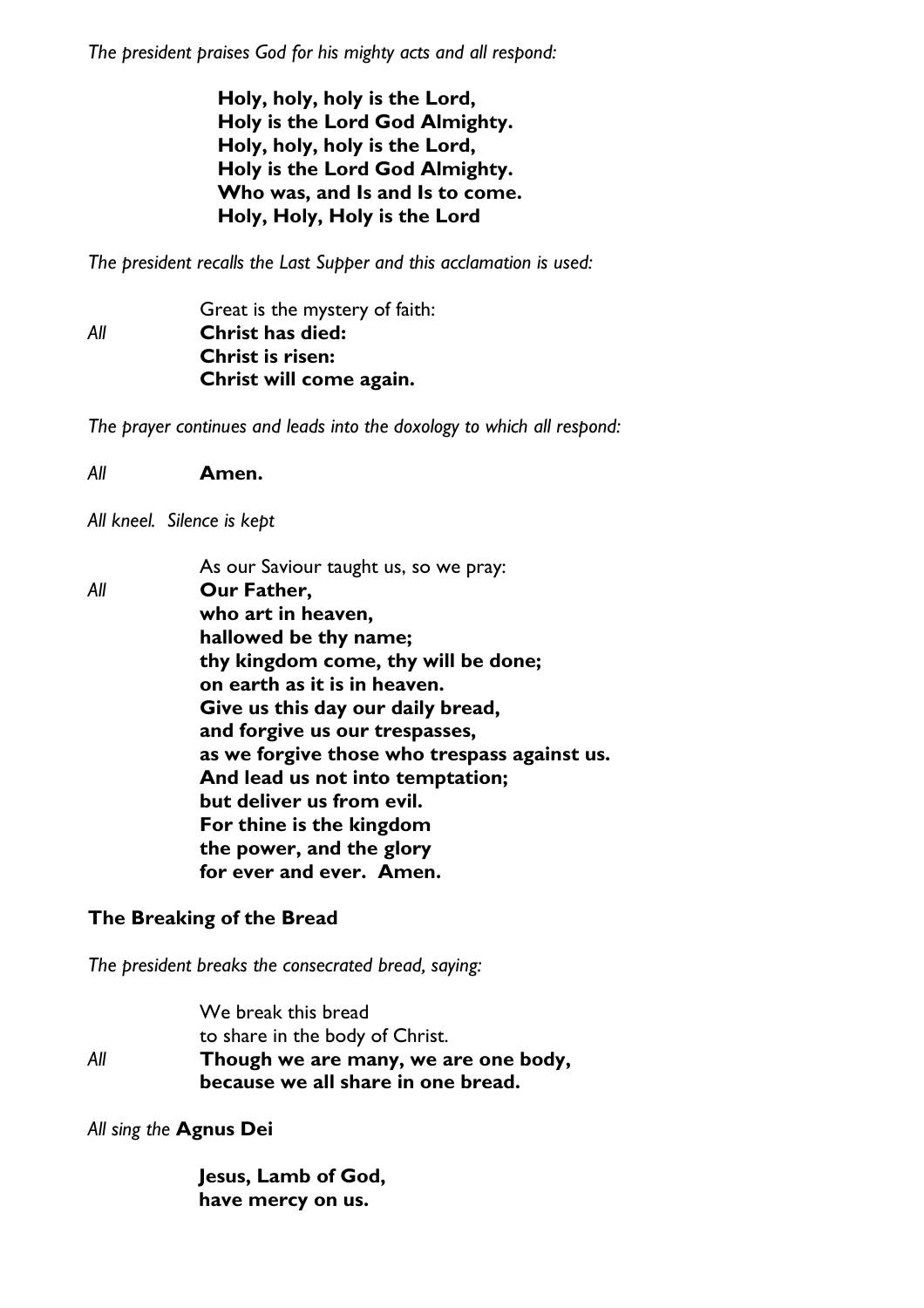**Jesus, bearer of our sins, have mercy on us.**

**Jesus, redeemer of the world, Give us your peace, give us your peace X2.**

## **Prayer after Communion**

God of Life, who for our redemption gave your only-begotten Son to the death of the cross, and by his glorious resurrection have delivered us from the power of our enemy: grant us so to die daily to sin, that we may evermore live with him in the joy of his risen life; through Jesus Christ our Lord.

*All* **Amen.**

*All* **Almighty God,** **we thank you for feeding us with the body and blood of your Son Jesus Christ. Through him we offer you our souls and bodies to be a living sacrifice. Send us out in the power of your Spirit to live and work to your praise and glory**. **Amen.**

# **The Notices**

## **Final Blessing**

The God of peace, who brought again from the dead our Lord Jesus, that great shepherd of the sheep, through the blood of the eternal covenant, make you perfect in every good work to do his will, working in you that which is well-pleasing in his sight; and the blessing of God almighty, the Father, the Son, and the Holy Spirit, be among you and remain with you always. *All* **Amen.**

**[Hymn](https://www.youtube.com/watch?v=MgIx_0jhW1Y) NEH 117**

**The day of resurrection! Earth, tell it out abroad; the Passover of gladness, the Passover of God! From death to life eternal, from earth unto the sky, our Christ hath brought us over with hymns of victory.**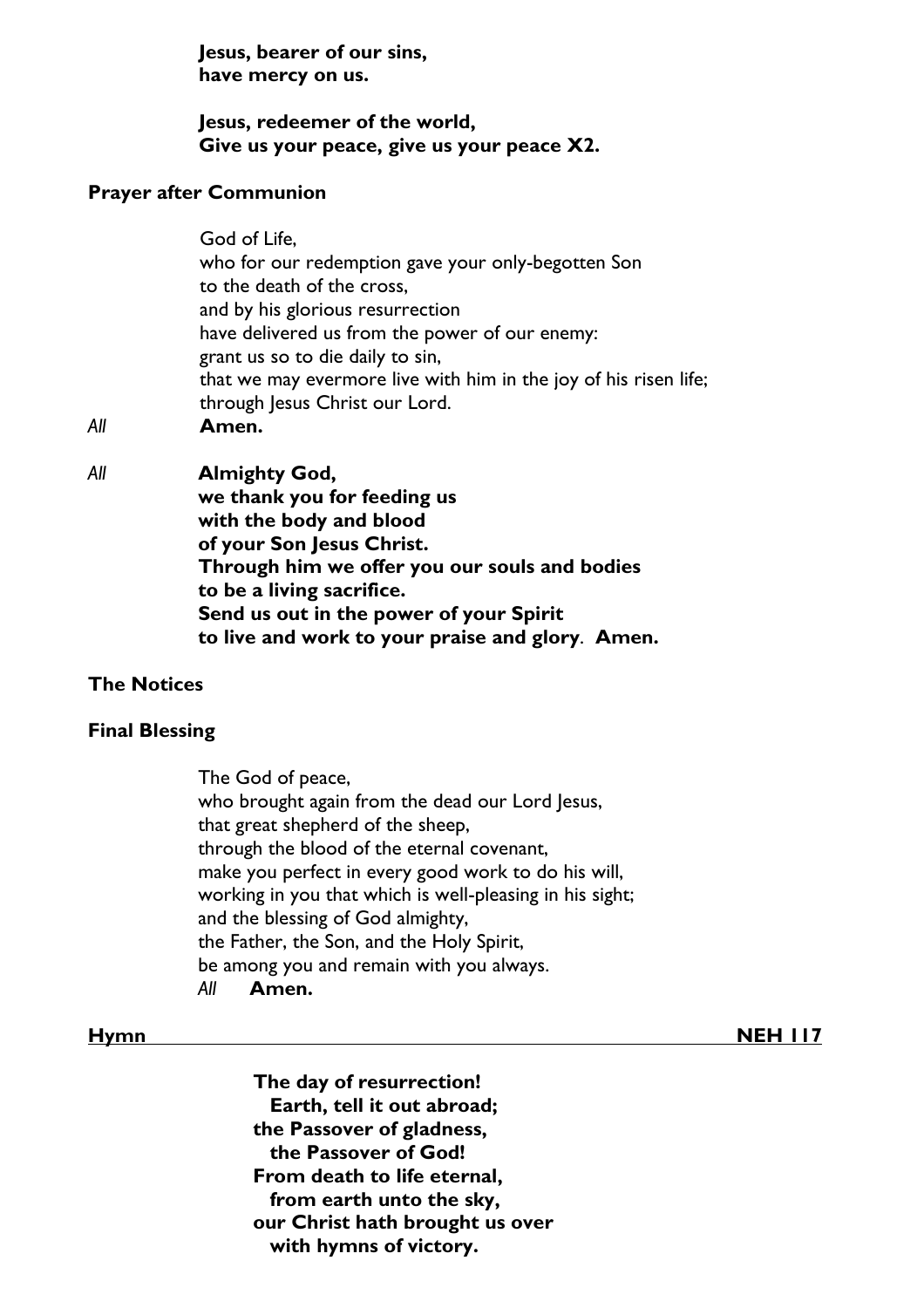**Our hearts be pure from evil, that we may see aright the Lord in rays eternal of resurrection-light; and, listening to his accents, may hear so calm and plain his own 'All hail!' and, hearing, may raise the victor strain. Now let the heavens be joyful!**

 **Let earth her song begin, The round world keep high triumph, and all that is therein; Let all things seen and unseen their notes of gladness blend, for Christ the Lord hath risen, our joy that hath no end.**

*The Dismissal*

With the risen life of Christ within you, go in the peace of Christ. Alleluia! Alleluia! *All* **Thanks be to God. Alleluia! Alleluia!**

# **Prayers of Intercession for Sunday 12th April 2020 – Easter Sunday**

# *In our parish cycle of prayer: Burdett-Coutts School and The Greycoat Hospital School*

*For those who live in: Greencoat Place and Vincent Square*

*As part of St Stephen's link with the Church in Myanmar: Bishop Mark Maung Doe, the people and priests of the Diocese of Pa'an*

# *We pray for our New York City link parish:*

*The Church of the Holy Trinity and their Rector, Revd John F. Beddingfield, praying particularly for their staff team and needs*

# *In our Diocesan Cycle of Prayer:*

*Pray for peace of Jerusalem and the people of the Holy Land Aalborg (Denmark): Henning Toft Bro (Bishop) Capital Vision 2020 Ambassadors: we pray for growth in confidence as ambassadors in Jesus Christ Pray for the work of the Archdeacon of Hackney, The Venerable Elizabeth Adekunle, and her PA Joanne Rolling*

# *Among those who have asked for our prayers:*

*Robin Fairfax; Vera Godsall; Marian Hall; Jean Haswell; Dyfrig Jones; Alan Mack; Michael Pryce Jones; Miriam Lesmond; Pete Read; Bob Szewczyk; Henry Taylor; John Travis-Clarke; Maadimo Tlale; Gay Widmer; Anne Norman-Butler; Marian McHale; George Taylor; Amal Griffin; Christopher Hopkins; Fraser Copley and his dad, Kevin Copley; Pete Barney; Tom Robinson; Everard John*